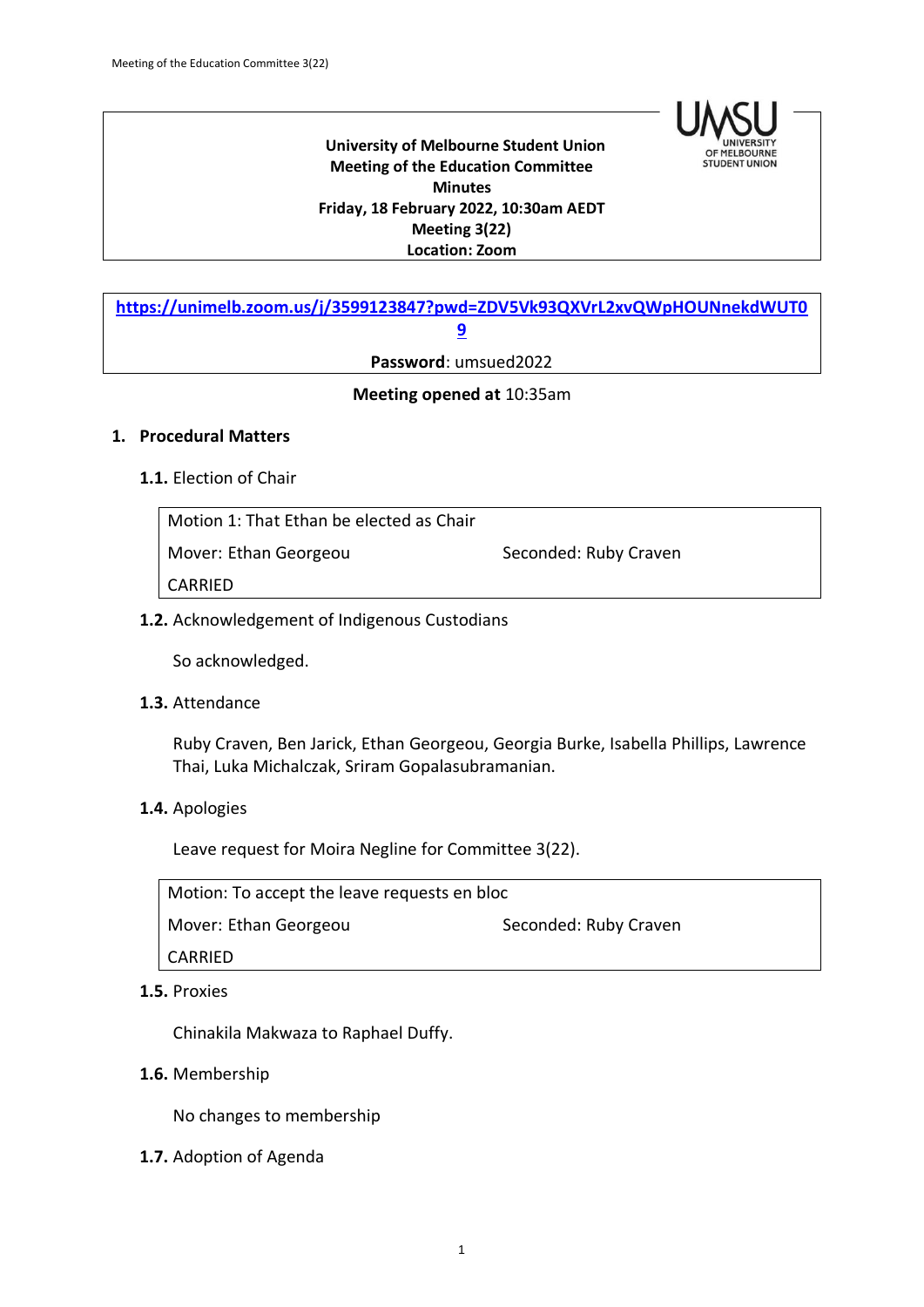Motion: To adopt the Agenda as presented.

Mover: Ethan Georgeou Seconded: Ruby Craven

CARRIED

# **2. Confirmation of Previous Minutes**

**2.1** Minutes 2(22)

Motion: To accept the previous minutes as a true and accurate record of meeting 2(22) Mover: Ethan Georgeou Seconded: Ruby Craven CARRIED

# **3. Conflicts of Interest Declaration**

No conflicts of interest.

# **4. Matters Arising from the Minutes**

No matters arising from the minutes.

### **5. Correspondence**

# **5.1.** Summerfest

Ben outlines the production and distribution of the Know Your Rights booklets, which will be available around campus and at Summerfest. The Young Workers Centre will no longer be attending Southbank on the Tuesday due to COVID restrictions on the numbers of people allowed. On Tuesday the Education OBs will attend Soutbank in person, on Wednesday they will attend the online stall, and on Thursday and Friday they will attend the Parkville stall in person.

Ethan outlines that on the Tuesday Education OBs will also be handing out pamphlets from the Advocacy and Legal team at UMSU. Updates on the printing of the Know Your University booklet, which should be heading to print next week.

### **6. Office Bearer Reports**

Ethan outlines the SRN membership process, and the work Ed Ac has been doing to arrange membership on a number of faculty committees/boards. Summerfest planning and the Know Your University booklets are almost ready to print. Moira is attending a meeting with Chancellory and the Elected Reps, querying COVID safety and measures on campus. Ventilation assessments at the university have also been brought up, which the university has made, however the information has not yet been publicly shared to students. As well there has been general advocacy matters which have been followed up on.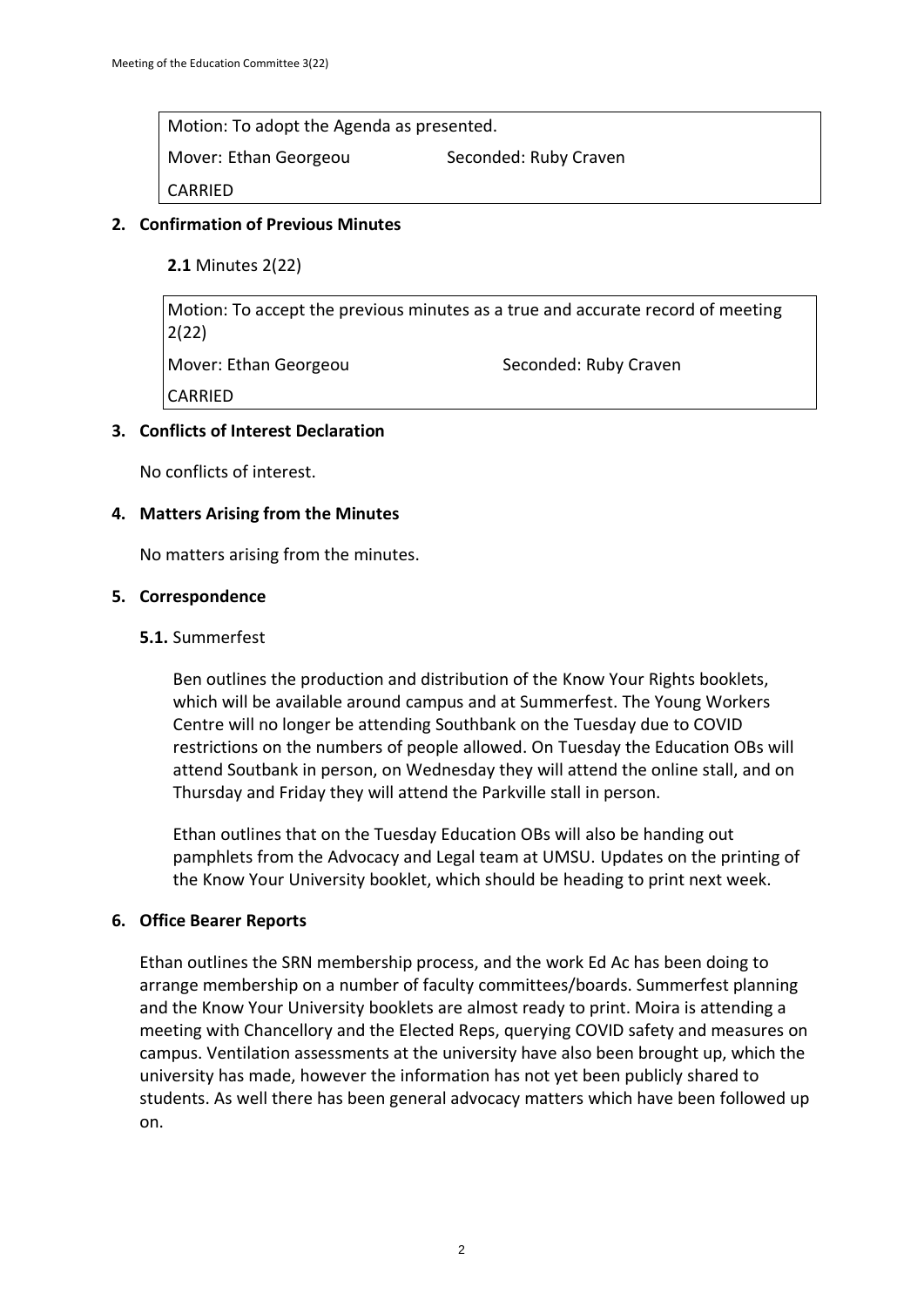Ben (as outined in his OB report) has spent a majority of their time working towards the Stop the Menzies Institute campaign. Plans have been solidified, moving from a Forum towards a Planning meeting in Week 1 (Wednesday 2<sup>nd</sup> March, 2pm). This will be an opportunity to reinvigorate this campaign as we head back to campus. Difficulties with promotions for this event have been ongoing due to design busyness around Summerfest. The Film screening will be on Week 1 on the Friday, please make sure to come along and attend! Collectives will also be starting in Week 1, so please come along to them too.

Ruby mentions the NTEU meetings that Ruby and Ethan have attended and outlines the goal going forward of working more closely with the NTEU on COVID safety measures and campaigns across campus.

Motion: To accept the Office Bearer Reports en Bloc Mover: Ethan Georgeou CARRIED

# **7. Motions on Notice**

**7.1.** Stop the Menzies Institute! Campaign

Ben speaks to their moving rights. Moving this motion now aims to have the preapproval from committee to promote this campaign throughout the semester through flyers, posters etc. This is largely for the rally which will be in Week 3.

Motion: To approve expenditure from the Campaigns budget line of up to \$500 for the printing of flyers and posters to promote the Stop the Menzies Institute! Campaign

Moved: Ben Jarick Seconded: Ruby Craven

CARRIED

### **7.2.** SRN Applications

Ethan outlines the SRN nominees as attached in a word document.

Motion: To accept all SRN nominees for 2022 en bloc Moved: Ethan Georgeou

CARRIED

### **7.3.** Education Action Collective

Ben speaks to their moving rights.

Motion: To approve expenditure from the Collectives budget line of up to \$1,200 for the Education Action Collective